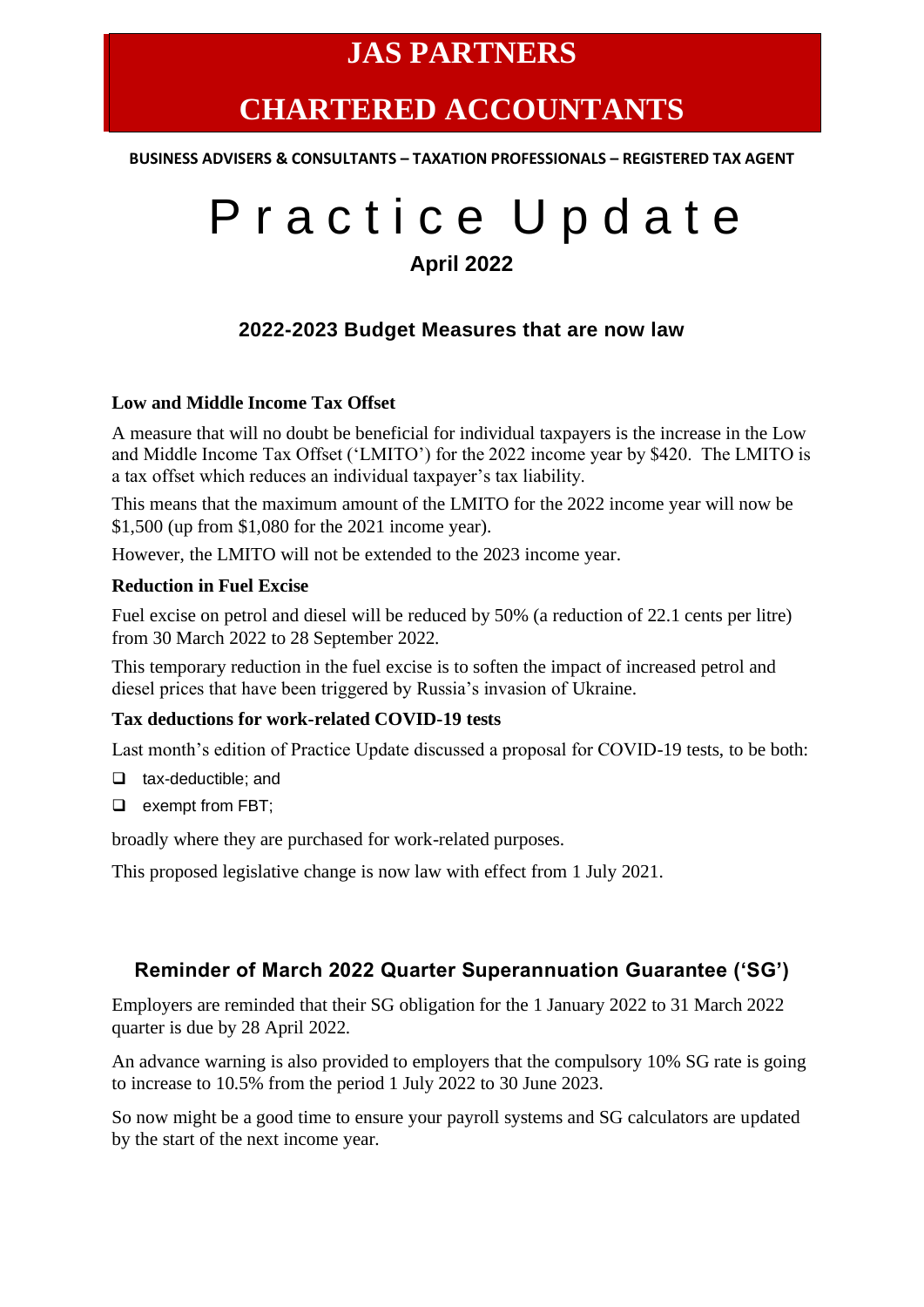# **Cents per kilometre deduction for car expenses – 2023 income year**

The ATO has proposed for individual taxpayers that use the cents per kilometre method when calculating tax deductions for their work-related car expenses, that the rate per kilometre for the income year starting 1 July 2022 (the 2023 income year) will be 75 cents per kilometre.

This is an increase from the 72 cents rate applicable for both the 2021 and 2022 income years.

A reminder that the ability to claim a deduction under the cents per kilometre method is subject to a cap of 5,000 business kilometres annually.

Individual taxpayers will claim deductions for work-related car expenses (where eligible) under one of two alternative methods: the log-book method or the cents per kilometre method.

Many taxpayers find that they are not able to use the log-book method as they have not maintained a valid 12-week logbook in the last five years.

### **JobMaker Year 2: adjusting baseline headcount**

If you have been claiming the JobMaker Hiring Credit, please be aware that the ATO will now calculate an adjusted baseline headcount for the claim.

The ATO will amend the prefill in the claim form based on information provided in earlier claims.

The ATO does this each period by calculating the greatest headcount increase that occurred in a period that began 12 months or more before the current claim period.

The ATO then adds that increase to the baseline headcount.

This adjustment will happen because eligible businesses can only claim the JobMaker Hiring Credit for up to a year for each additional job they create.

The baseline headcount is an integrity measure designed to ensure that where an employer is claiming a JobMaker Hiring Credit for a new employee aged between 16-35, that they have also increased their overall number of employees.

This is designed to prevent employers terminating the services of current employees and then replacing them with employees aged 16-35.

Broadly speaking, to qualify for the JobMaker Hiring Credit an employer needs to have not only employed an eligible individual but to have also increased their overall employee headcount.